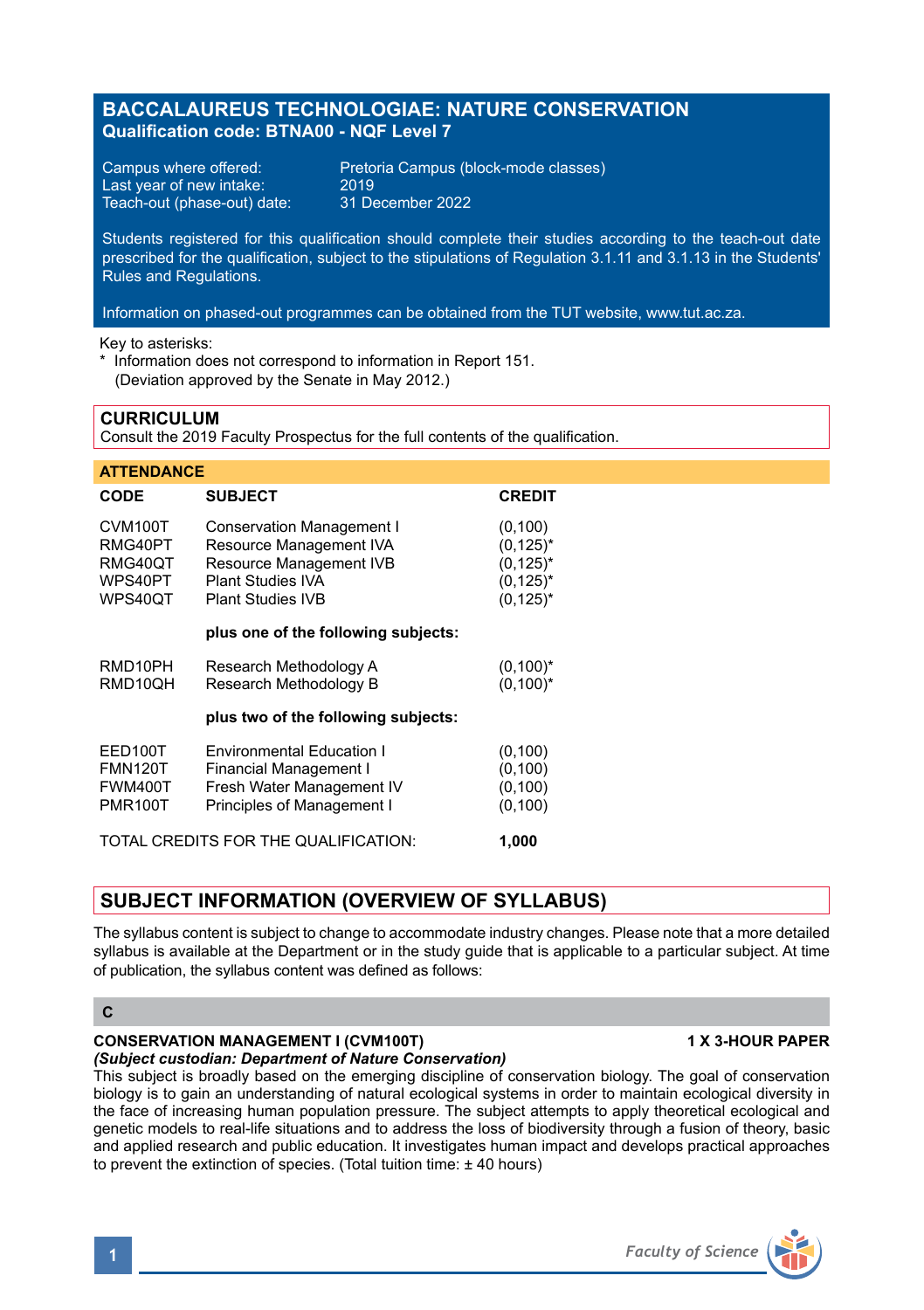# **ENVIRONMENTAL EDUCATION I (EED100T) 1 X 3-HOUR PAPER**

## *(Subject custodian: Department of Nature Conservation)*

This is a study of the philosophy of environmental education, community development and human behaviour as a pathway to sustainability. The nature, objectives, goals and sub-goals of environmental education will be discussed and implemented, practically. Environmental issues will be conceptualised and presented in terms of the nature, causes, effects, and how they can be linked to the school curriculum. Methods will be discussed as to the supporting and implementation of the subject, Environmental Education, in the school curriculum. Evaluation/assessment of the National Curriculum Statement, learning areas (subject curriculum) and learning outcomes pertaining to Environmental Education Awareness programme (EEAP). Students will be required to evaluate the schools' learners' understanding and skills in relation to environmental subject matter. The student will be required to develop environmental education resource material and to assess it according to accepted standards (OBE). Students will be required to assess an environmental education awareness programme and present it to a target group. Here various techniques, knowledge, and skills must be used to assess environmental behaviour. (Total tuition time: ± 75 hours)

#### **F**

## **FINANCIAL MANAGEMENT I (FMN120T) 1 X 3-HOUR PAPER**

### *(Subject custodian: Department of Nature Conservation)*

The objective is to provide the student with the necessary knowledge and techniques to make effective financial decisions. The subject covers aspects of micro- and macro-economics, financial reports and statements, the analysis and interpretation of financial results, production economic principles and cost terms, budgets and risk and uncertainty. (Total tuition time: ± 40 hours)

### **FRESH WATER MANAGEMENT IV (FWM400T) 1 X 3-HOUR PAPER**

#### *(Subject custodian: Department of Nature Conservation)*

This subject is primarily concerned with the management of inland (freshwater) water resources and habitats for conservation, and their sustainable utilisation. A broad theoretical background is given on the ecology, nature, occurrence, conservation status and associated problems of freshwater ecosystems in Southern Africa. This is followed by measures to effectively manage such ecosystems (monitoring, breeding, freshwater organisms, legislation, etc.). The emphasis throughout is on insight and the practical application of knowledge. (Total tuition time: ± 40 hours)

### **P**

### **PLANT STUDIES IVA (WPS40PT) 1 X 3-HOUR PAPER**

### *(Subject custodian: Department of Nature Conservation)*

An in-depth study of vegetation or plant science, its principles, aims and applications. This includes the nature of quantitative plant ecology and vegetation science, the description of plant communities, the nature and characteristics of plant data, basic vegetation-related statistics, analysis of data, ordination methods, phyto-sociology and numerical classification. The emphasis is placed on the application of vegetation research and monitoring to ensure better management of plant resources. (Total tuition time: ± 40 hours)

### **PLANT STUDIES IVB (WPS40QT) 1 X 3-HOUR PAPER**

### *(Subject custodian: Department of Nature Conservation)*

This subject deals with advanced theory and application regarding the management of veld and vegetation in nature reserves (for game). An advanced theoretical base is given on aspects such as veld management approaches, veld monitoring, veld evaluation, carrying capacity, fire management, bush control, restoration ecology, and management of alien invasive plants. The emphasis is on practical applications and insight. (Total tuition time: ± 40 hours)

#### **PRINCIPLES OF MANAGEMENT I (PMR100T) 1 X 3-HOUR PAPER** *(Subject custodian: Department of Nature Conservation)*

### A study of the principles of management as a functional part of business management. The theory of management is explained through the process approach. Aspects that are emphasised include different management Levels, basic management functions, additional functions, the management environment, environmental reconnaissance (scenarios) and planning. Strategic planning and strategy implementation, decision-making, coordination, organising (principles and systems), provision of human resources (performance evaluation), and activating, controlling and managing information systems. (Total tuition time:  $\pm 40$  hours)